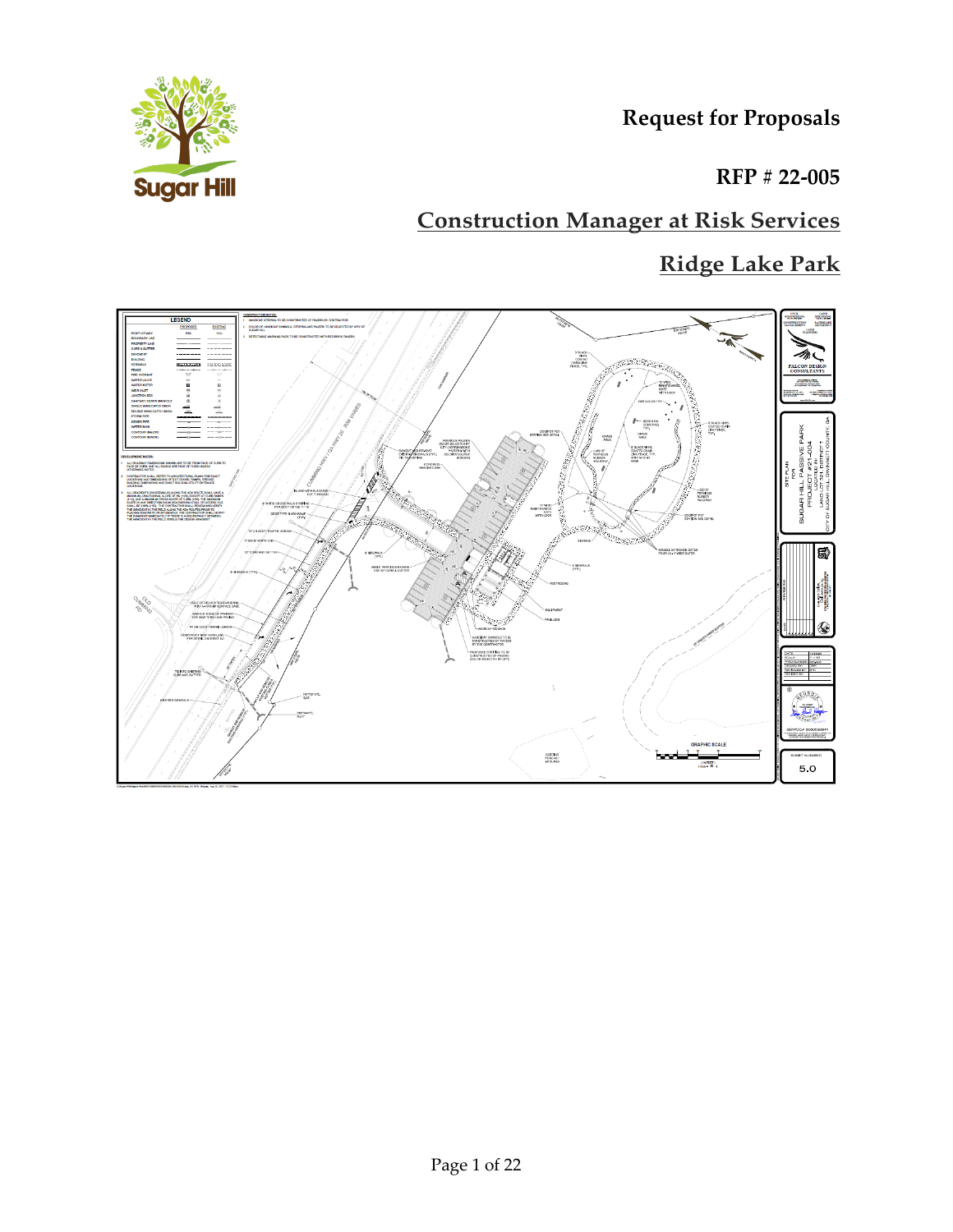

March 17, 2022

The City of Sugar Hill (the "CITY") is now accepting sealed proposals from qualified vendors to provide "at-risk" construction management services to construct a new passive park within the city of Sugar Hill located at 5494 Cumming Highway. The project scope shall include construction of GDOT permitted entrance improvement, paver parking lot, restroom/storage/pavilion building, playground area, septic system, dog park, sidewalks/pathways, landscaping, rehabilitation of pond dam, pond aeration system, and associated outlet control structures, pre-engineered fishing pier/dock, and storm piping and water quality devices. Information about the project is provided below and on the city's website: [www.cityofsugarhill.com](http://www.cityofsugarhill.com/) .

Instructions for preparation and submission of a response are contained in this package. All submittals are due in the office of the City Manager located at 5039 West Broad Street, Sugar Hill, Georgia 30518, no later than **10:00 a.m. on Tuesday, April 19, 2022.** 

toy Besseche, P.E., Assistant City Manager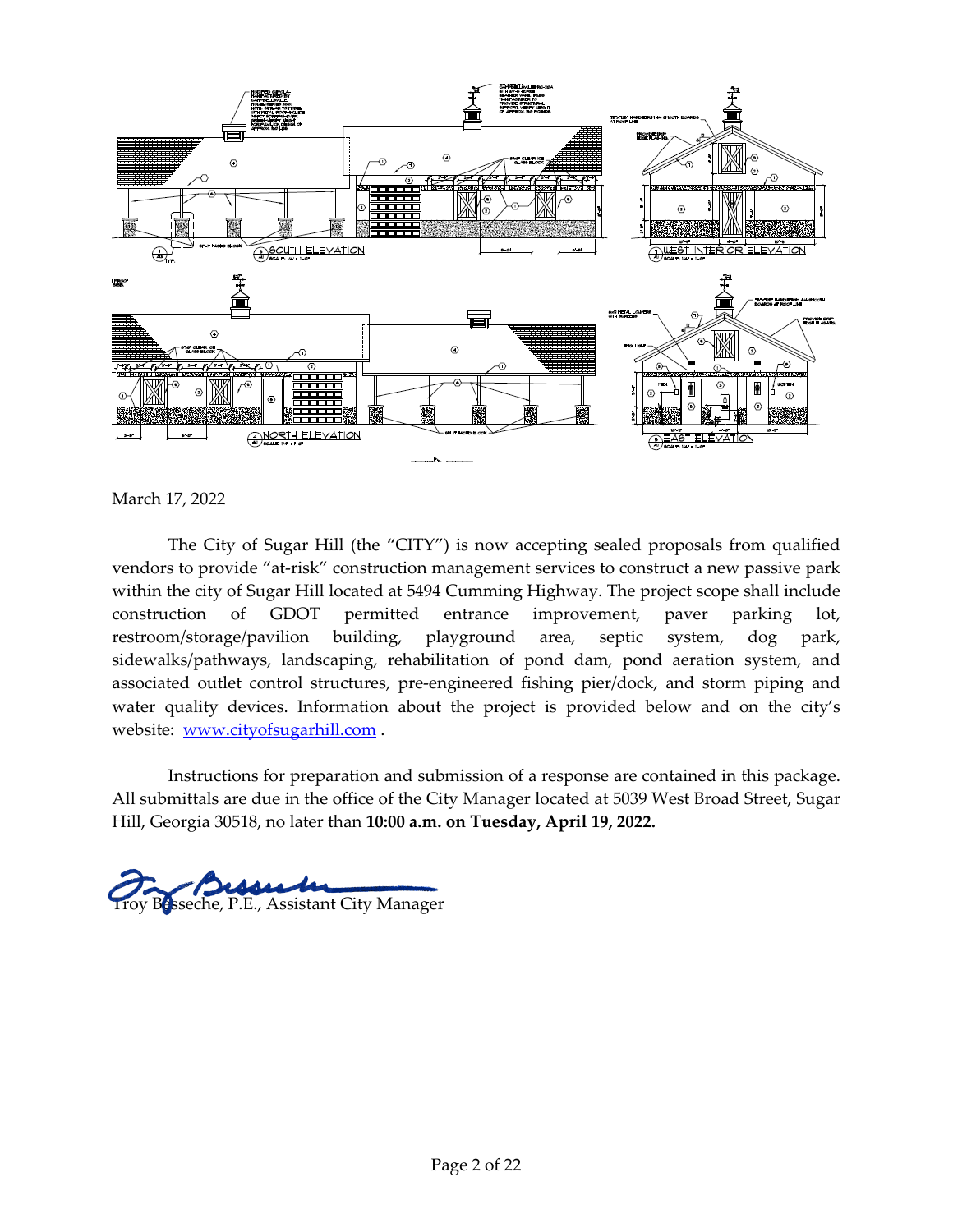#### **Section I: General Information**

The CITY has approved design development-level plans related to the construction of the project in Sugar Hill. The City intends to rent the space and operate these improvements as a part of its normal operations as a department within the organizational structure for Sugar Hill. The winning proposer will contract with the City to build the project.

This request for proposals ("RFP") is the next step toward construction using a competitive sealed proposal procurement process in accordance with O.C.G.A 36-91-1*ff*. The CITY is seeking firms interested in providing public Construction Manager at Risk ("CM at Risk" or "CMAR") services on this project through this RFP process. The CITY's selection committee ("Committee") will evaluate submitted proposals based upon the identified evaluation criteria and points set forth below, interview as necessary, and award based on the selection criteria established herein. The project delivery method for construction will be public CM at Risk with a Guaranteed Maximum Price ("GMP").

#### **Introduction**

The City of Sugar Hill is soliciting proposals from qualified professional construction contractors and management teams, registered with the state as general contractors, to assist with the construction and management in an at-risk role for the Event and Conference Space project as described in more detail below. This contract solicitation will allow engagement of a qualified team that can deliver these services in an independent, professional, and comprehensive manner. Plans are available from the principal design professional at the address and contact information below:

Sean Hayes, PE Falcon Design Consultants, LLC 500 Pirkle Ferry Rd, Suite C Cumming, GA 30040 Ph: 678-807-7100 Email: shayes@fdc-llc.com

#### **Project Understanding**

The project consists of the construction of GDOT permitted entrance improvement, paver parking lot, restroom/storage/pavilion building, playground area, septic system, dog park, sidewalks/pathways, landscaping, rehabilitation of pond dam, pond aeration system, and associated outlet control structures, pre-engineered fishing pier/dock and storm piping and water quality devices. The scope of work will involve the following elements:

#### **Project Summary**

A. The Work of Project is defined by the Contract Documents, available for viewing at the City Project Management office, and consists of the following: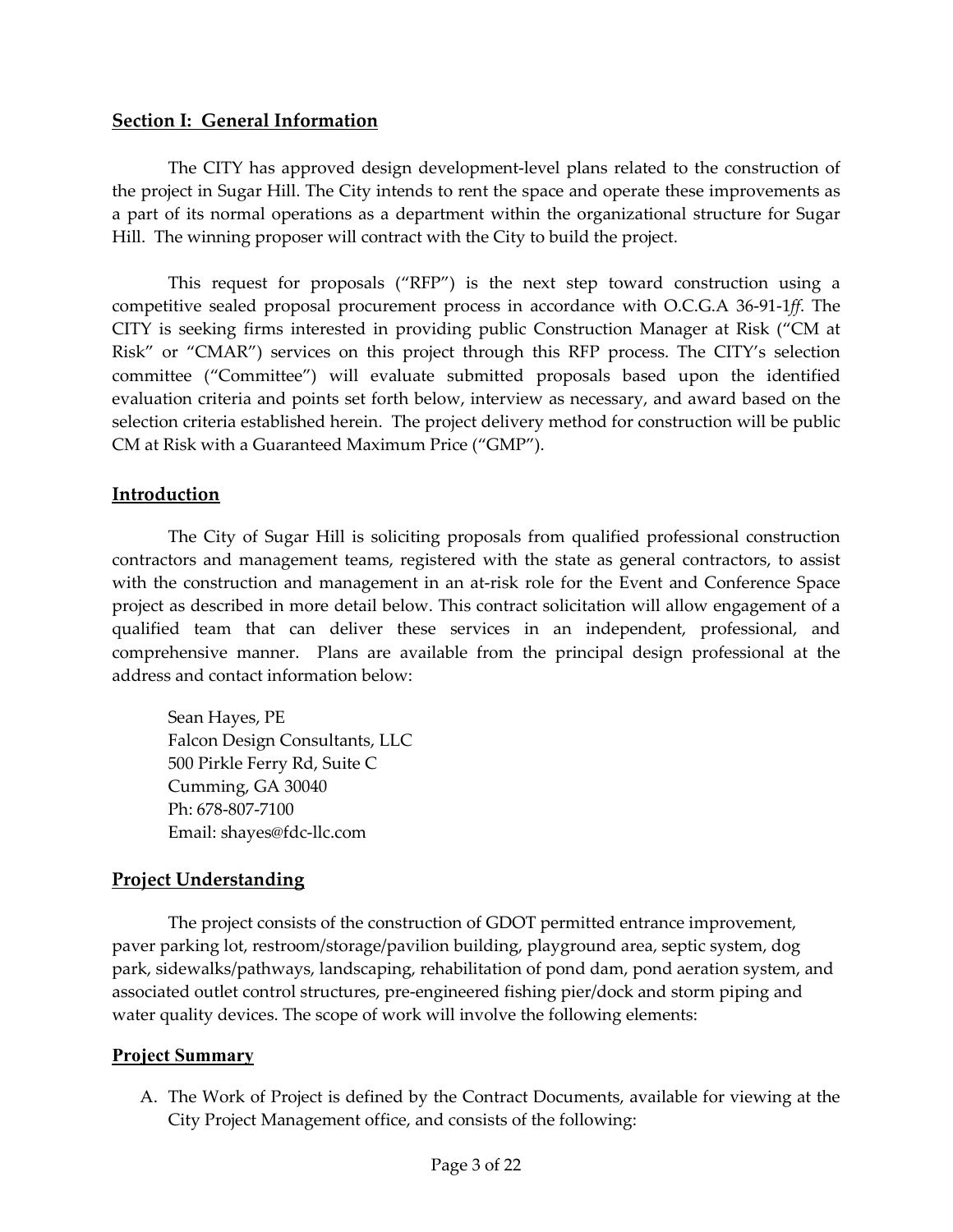- 1. The Work consists of the demolition of existing concrete slab, driveway, all existing structures and any at grade slabs or building foundations on site.
- 2. The Work includes, but is not limited to, site clearing, rough and fine grading, landscaping, new build of pre-engineered wood pavilion and restroom building constructed of concrete block and wood roof trusses, millwork, painting, mechanical equipment, ductwork, HVAC controls, plumbing equipment, piping and fixtures, electrical equipment, raceways, junction boxes, cabling and devices, asphalt paving, installation of curb and gutter, concrete sidewalks, paver parking lot, storm drainage piping and structures, septic system and related appurtenances, and fencing. The successful bidder will also be required to provide a pre-engineered fishing pier, covered dock, and aeration system for the pond.

## **Information & Instructions**

The remainder of this document provides additional information that will allow a prospective offeror to develop a submittal in the format desired by the CITY.

Submission Requirements: The complete original submittal must be submitted in a sealed package. All submittals shall be marked the RFP number and project name clearly marked on the outside of the sealed package. Offerors shall file all documents necessary to support their submittal and include them with their proposal. Offerors shall be responsible for the actual delivery of submittals during normal business hours to the address indicated in the cover letter. It shall not be sufficient to show that the submittal was mailed in time to be received before scheduled closing time.

Responsibility: It is the sole responsibility of the Offeror to assure that they have received the entire Request for Proposals (RFP).

Changes or Modifications to RFP: Offerors registered with the CITY, will be notified in writing of any change in the specifications contained in this RFP. Otherwise, offerors are expected to check the City website for addenda which will be posted to the website not less than 72-hours prior to the response deadline. Questions should be directed, in writing, to the representative design professional shayes@fdc-llc.com with **COPY** to CITY's project representative at [tbesseche@cityofsugarhill.com.](mailto:tbesseche@cityofsugarhill.com) The deadline for questions is **Tuesday April 19, 2022 at 2:00 pm.**

Interpretations: No verbal or written information that is obtained other than through this RFP or its addenda shall be binding on the CITY. No employee of the CITY is authorized to interpret any portion of this RFP or give information as to the requirements of the RFP in addition to that contained in or amended to this written RFP document.

Right of Rejection and Clarification: The CITY reserves the right to reject any and all submittals and to request clarification of information from any Offeror. The CITY is not obligated to enter into a contract on the basis of any submittal submitted in response to this document.

Request for Additional Information: Prior to the final selection, Offerors may be required to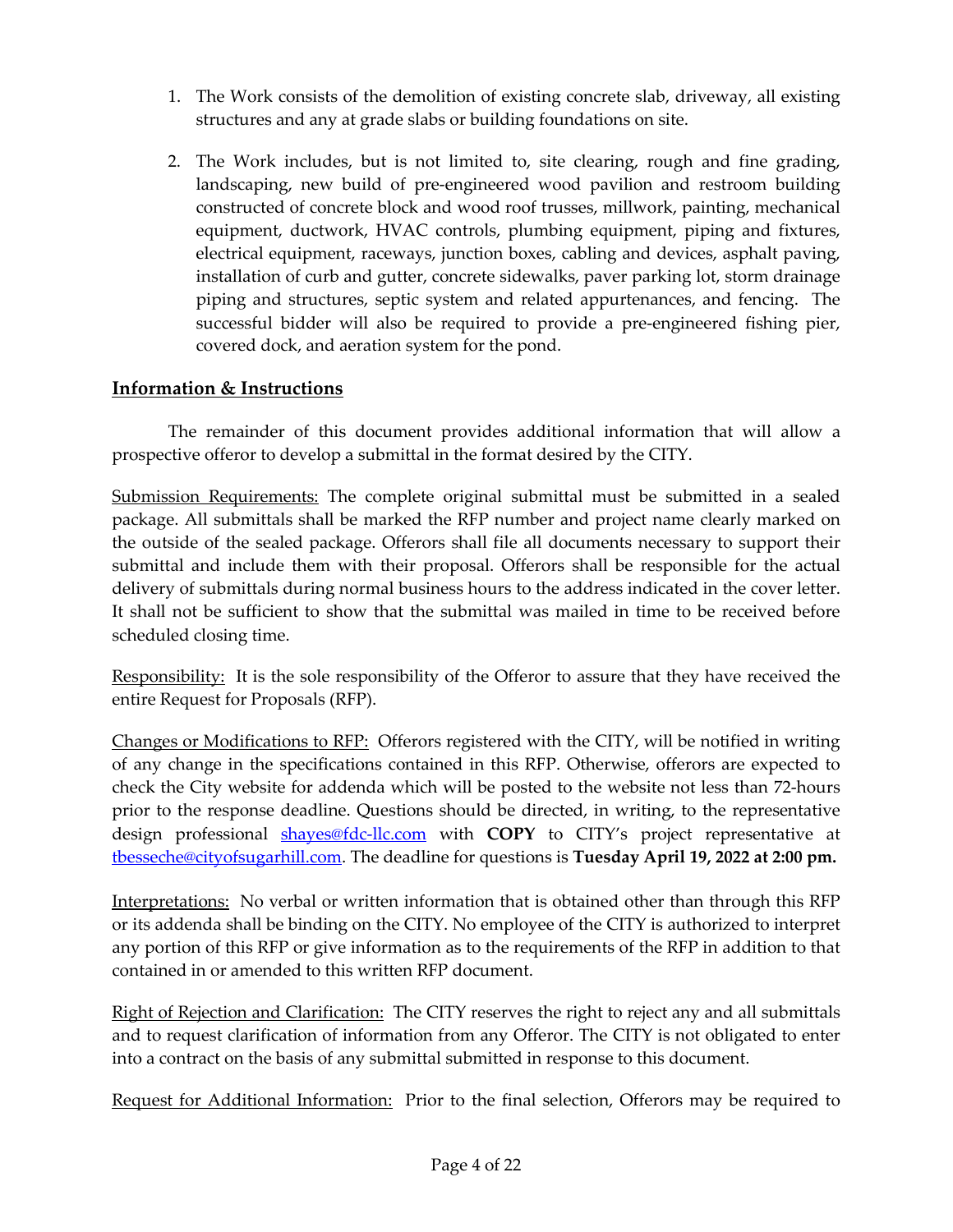submit additional information which the CITY may deem necessary to further evaluate the Offeror's qualifications.

Denial of Reimbursement: The CITY will not reimburse Offerors for any costs associated with the preparation and submittal of any proposal, or for any travel and/or per diem costs that are incurred.

Gratuity Prohibition: Offerors shall not offer any gratuities, favors, or anything of monetary value to any official, employee, or agent of the CITY for the purpose of influencing consideration of this submittal.

Right of Withdrawal: A submittal may not be withdrawn before the expiration of ninety (90) days from the submittal due date.

Right of Negotiation: The CITY reserves the right to negotiate with the selected Offeror the fee for the proposed scope of work and the exact terms and conditions of the contract.

Exceptions to the RFP: It is anticipated that Offerors may find instances where they may take exception with certain requirements or specifications of the RFP. All exceptions shall be clearly identified, and written explanations shall include the scope of the exceptions, the ramifications of the exceptions for the CITY, and a description of the advantage to be gained or disadvantages to be incurred by the CITY as a result of these exceptions.

Indemnification: The Offeror, if successful, at its own expense and without exception, shall indemnify, defend and pay all damages, costs, expenses, including attorney fees, and otherwise hold harmless the CITY, its employees, and agents, from any liability of negligent nature or kind in regard to the delivery of these services. The Offeror shall secure and maintain General Liability Insurance, if required, as will protect them from claims under the Workers Compensation Acts and from claims for bodily injury, death, or property damage which may arise from the performance of services under this contract. Further, the Offeror shall provide evidence and the amount of Errors and Omissions Insurance, i.e. Professional Liability Insurance currently in effect. The successful offeror shall be required to provide adequate insurance coverage consistent with the scope & scale of this project offering.

Rights to Submitted Material: All submittals, responses, inquiries, or correspondence relating to or in reference to this RFP, and all reports, charts, and other documentation submitted by Offerors shall become the property of the CITY when received.

Title VI/Nondiscrimination Statement: No person shall on the grounds of race, color, national origin, sex, age and handicap/disability, be excluded from participation in, be denied the benefits of, or be otherwise subjected to discrimination under any program or activity conducted by the CITY. The CITY does further commit that disadvantaged business enterprises as defined by and approved by the Georgia Department of Transportation will be afforded full opportunity to submit in response to this request and will not be discriminated against on the grounds of race, color, national origin, sex, age, handicap/disabled in consideration of an award.

Qualifications: Submittals shall include a completed copy of the appropriate schedules in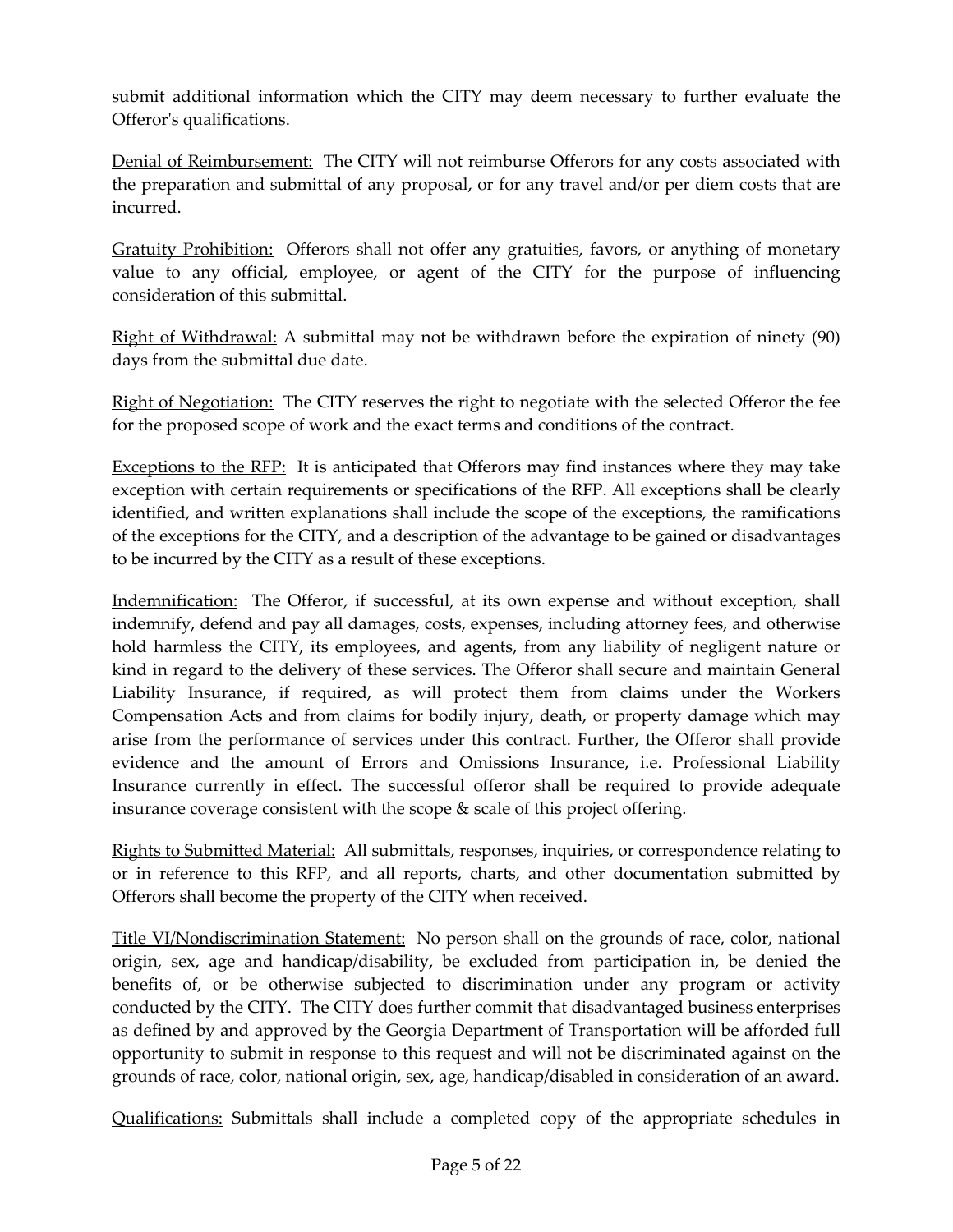response to this request.

Selection Criteria for Prospective Contractor: To receive consideration, the offeror's submittal should be responsive to the potential projects described in this document and according to the criteria listed below.

A selection committee will be convened to evaluate the submittals based on the following weighted criteria:

| <u> Project Methodology – Pre-Construction &amp; QA/QC-Structure.</u> 15% |  |
|---------------------------------------------------------------------------|--|
| <b>Similar Project Experience.</b> 25%                                    |  |
| <b>Project Superintendent Experience.</b> 25%                             |  |
| Fee Proposal. 20%                                                         |  |
| Financial & Safety Record. 15%                                            |  |
| $Total: 100\%$                                                            |  |

Upon completion of an initial evaluation by the committee and scoring, interviews may be utilized to determine the final short-list of candidates at the sole discretion of the committee. Once the short-list is determined, sealed fee proposals will be reviewed, and a final recommendation will be made to the CITY for approval. The CITY reserves the right to award a portion of or the entire contract to any combination of consultants (firms, teams, or individuals) that serve the best interest and provide the greatest value to the CITY while maintaining a competitive and fair procurement framework.

Copies: One **unbound original**, one **.pdf on flash drive**, and **three (3) bound** original copies of the submittal and supporting documents must be submitted in response to the RFP.

Termination of Contract: The contract may be canceled at any time for breach of contractual obligations by providing the successful Offeror with a written notice of such cancellation, in accordance with the terms of the final Construction Agreement.

Assignment: The successful Offeror shall not sell, assign, transfer or convey any contract resulting from this RFP, in whole or in part, without the prior written consent.

Conflict of Interest: The Offeror covenants that they presently have no interest and shall not acquire any interest, directly or indirectly, which would conflict in any manner or degree with the performance of the services hereunder. The Offeror further covenants that no person having any such known interest shall be employed or conveyed an interest, directly or indirectly, in the contract.

Independent Contractor: The Offeror represents itself to be an independent contractor offering such services to the general public and shall not represent himself or his employees to be an employee of the CITY. Therefore, the Offeror shall assume all legal and financial responsibility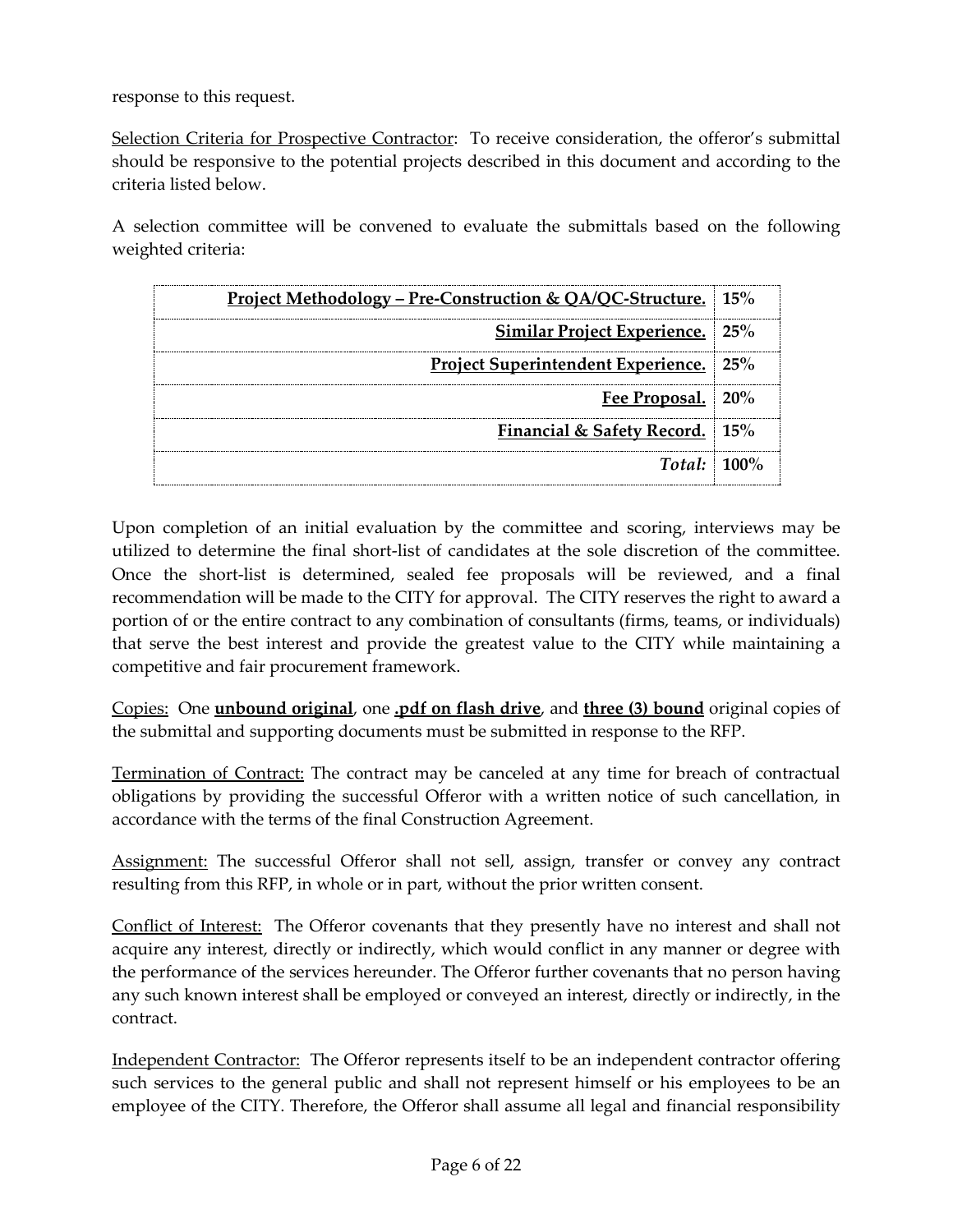for taxes, FICA, employee fringe benefits, workers compensation, employee insurance, minimum wage requirements, overtime, and other expenses, and agrees to indemnify, save, and hold the CITY, its officers, agents, and employees, harmless from and against, any and all loss; cost (including attorney fees); and damage of any kind related to such matters. The Offeror shall further understand that the CITY cannot save and hold harmless and or indemnify the Offeror and/or the Offeror's employees against any liability incurred or arising as a result of any activity of the Offeror or any activity of the Offeror's employees performed in connection with the contract.

Contract: The contract shall consist of:

- 1) The RFP and any amendments thereto;
- 2) The qualifications submitted by the Offeror in response to the RFP;
- 3) The fee proposal submitted by the Offeror in response to the RFP;
- 4) Executed contract with the successful Offeror; and

In the event of a conflict in language between the documents referenced above, the provisions and requirements set forth and/or referenced in the Construction Agreement shall govern. However, the CITY reserves the right to clarify any contractual relationship in writing with the concurrence of the Offeror, and such written clarification shall govern in case of conflict with the applicable requirements stated in the RFP or the Offeror's submittal. In all other matters not affected by the written clarification, if any, the RFP shall govern.

Compliance with Laws: In connection with the furnishing of supplies or performance of work under the contract, the Offeror agrees to comply with the Fair Labor Standards Act, Equal Opportunity Employment Act, Georgia Security and Immigration Compliance Act, and all other applicable Federal and State laws, regulations, and executive orders to the extent that the same may be applicable and further agrees to insert the foregoing provision in all subcontracts awarded hereunder.

Funding: Funding is provided from local SPLOST funds and standard labor rates and compliance will apply.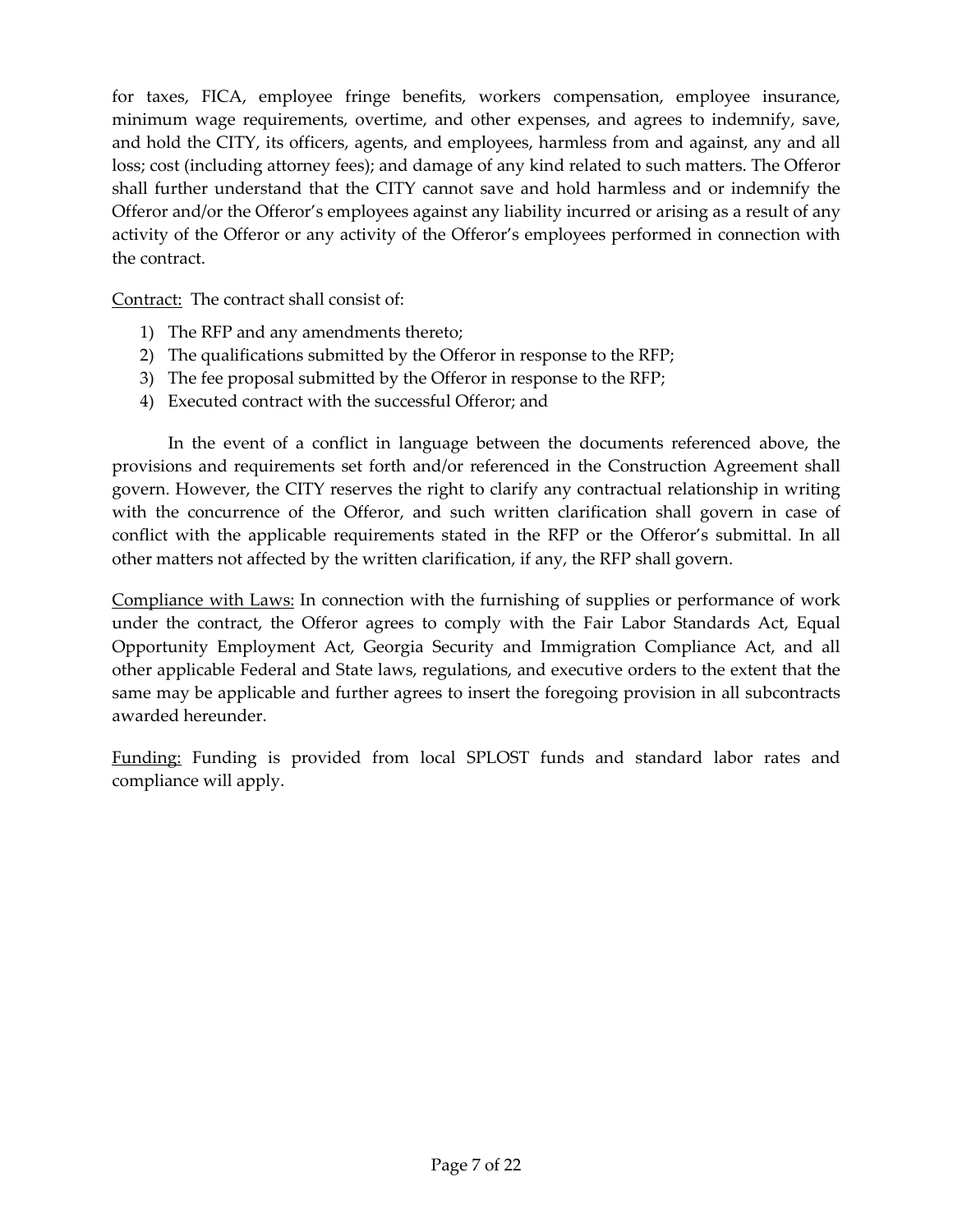#### **Submittal Submission & Evaluation**

Firms should provide the following information related to this RFP:

- Letter of Interest (Cover Letter)
- Project Understanding & Description Narrative
- Project Methodology Narrative, to include amount of work self performed and amount sub-contracted out.
- Project Experience Schedules A, C, D, G, I (Include project data sheets as necessary)
- Team Member Experience Schedule B
- Evidence of Financial Health Schedules E, H, J, K, L
- Safety Record Schedule F
- Fee Proposal Schedule M (Sealed Separately)
- Certification

Responses to this request should be in the form of a written package not to exceed 50 pages including cover letter. Any incomplete submittals will be determined to be nonresponsive.

The CITY will select the Construction Management Team that demonstrates the best combination of qualifications by area of expertise or collective specialties in such manner as is in the best interest of the CITY. Interviews may be required; however, the CITY reserves the right to award a contract based upon evaluation of the written submittals only. The form of the contract will use an AIA format.

All submittals must be in writing and must be received at the following address no later than **10:00 a.m. on Tuesday, April 19, 2022.** All submittals, delivered by hand or other methods, must clearly indicate on the outside of the sealed package or envelope the information provided below. Provide one (1) unbound, (1) flash drive (with .pdf copy) and three (3) bound original copies of the complete submittal.

#### **RFP 22-005**: **RIDGE LAKE PARK PROJECT**

**SUGAR HILL CITY ATTN: Troy Besseche, P.E.** City of Sugar Hill 5039 West Broad Street Sugar Hill, Georgia 30518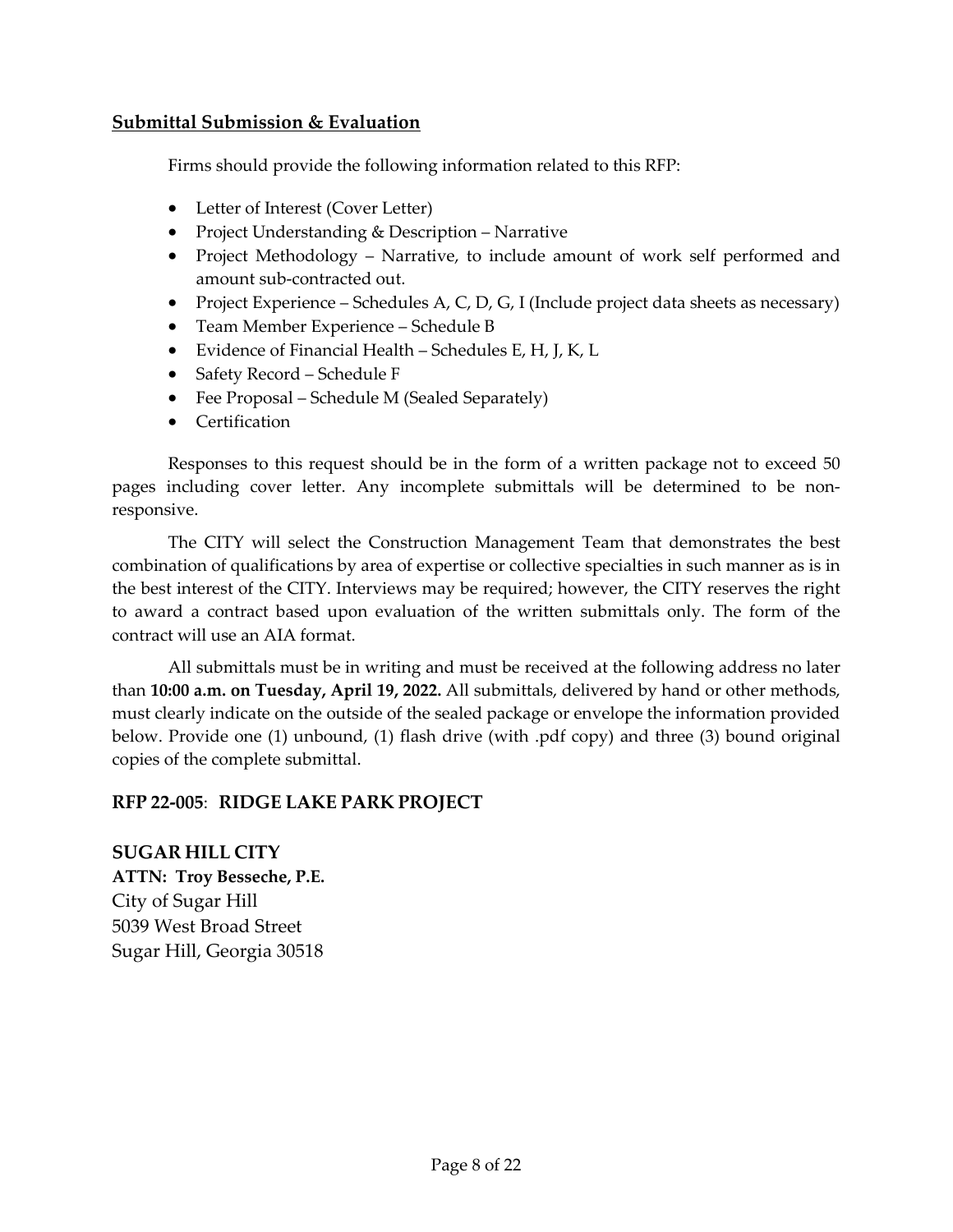#### **Certification**

The undersigned declares that he or she has carefully examined all the documents contained in this Request for Proposals (RFP) solicitation for the project**,** and certifies to the best of his/her knowledge, that this Proposal fully complies with all of the requirements of the RFP and all addenda and clarifications issued in regard to the RFP.

The undersigned also hereby certifies that he or she (or, if he or she is the authorized representative of a company, the company) is the only person interested in this Proposal and any subsequent proposal; that it is made without any connection with any other person making any submission for the same work; that no person acting for, or employed by, the CITY is directly or indirectly interested in this Proposal or any subsequent proposal, or in any contract which may be made under it, or in expected profits to arise therefrom; that the undersigned Offeror has not influenced or attempted to influence any other person or corporation to file a Proposal or subsequent proposal or to refrain from doing so or to influence the terms of the Proposal or any subsequent proposal of any other person or corporation; and that this submission is made in good faith without collusion or connection with any other person applying for the same work.

The undersigned further states that he or she has the necessary licenses, certifications, and professional credentials necessary to practice their respective professions within the State of Georgia.

The undersigned states that he or she has carefully examined all of the information provided and representations made in this Proposal and the documents submitted with the RFP including all schedules, forms and materials**,** and certifies to the best of his/her knowledge, that this Proposal in its entirety is complete, true and accurate.

**Acknowledgement of Addenda.** By signing below, the interested Offerors **acknowledges receipt of the following addenda** to this RFP:

Addenda No. (if any) \_\_\_\_\_\_\_\_\_\_\_\_\_\_\_\_\_\_\_\_\_\_\_\_\_

#### **SIGNED UNDER THE PENALTY OF PERJURY**:

| Signature:      |                                          |
|-----------------|------------------------------------------|
|                 | (Signature of Authorized Representative) |
| Print Name:     |                                          |
| Title:          |                                          |
| Firm Name:      |                                          |
| Date:           |                                          |
| Project Number: |                                          |
| Project Name:   |                                          |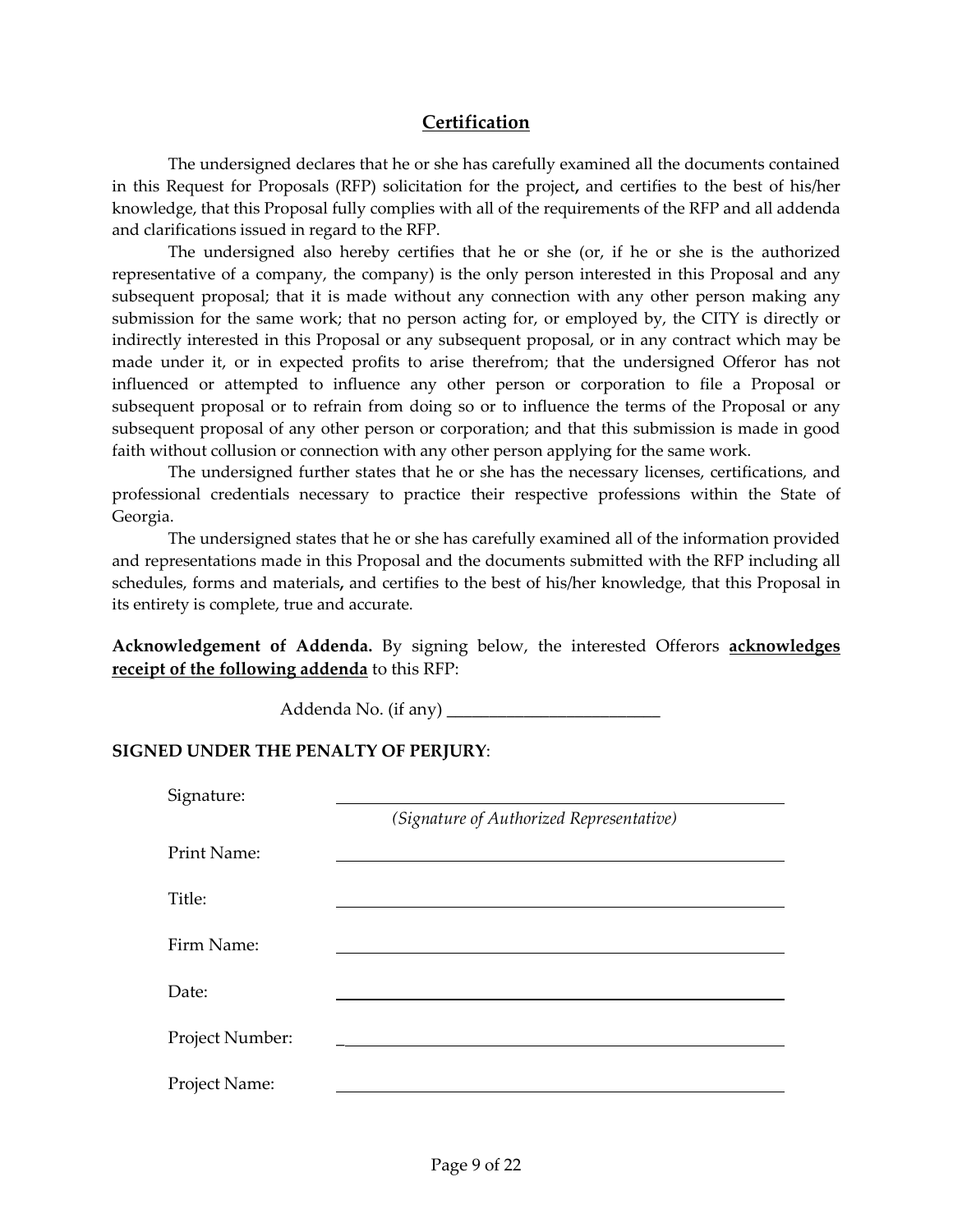**SCHEDULE A – BUSINESS OWNERS:** Interested Offeror **MUST** provide the following information and **attach a copy of the resume for each and every business owner of the team (each firm)** for this Project.

| <b>NAME</b> | <b>TITLE</b> | <b>ROLE/JOB RESPONSIBILITIES/</b><br><b>SCOPE OF WORK</b> | # OF YEARS<br>$\mathbf{W}/\mathbf{FIRM}$ | <b>EDUCATION/EXPERIENCE</b> |
|-------------|--------------|-----------------------------------------------------------|------------------------------------------|-----------------------------|
|             |              |                                                           |                                          |                             |
|             |              |                                                           |                                          |                             |
|             |              |                                                           |                                          |                             |
|             |              |                                                           |                                          |                             |
|             |              |                                                           |                                          |                             |
|             |              |                                                           |                                          |                             |
|             |              |                                                           |                                          |                             |
|             |              |                                                           |                                          |                             |
|             |              |                                                           |                                          |                             |
|             |              |                                                           |                                          |                             |
|             |              |                                                           |                                          |                             |
|             |              |                                                           |                                          |                             |
|             |              |                                                           |                                          |                             |
|             |              |                                                           |                                          |                             |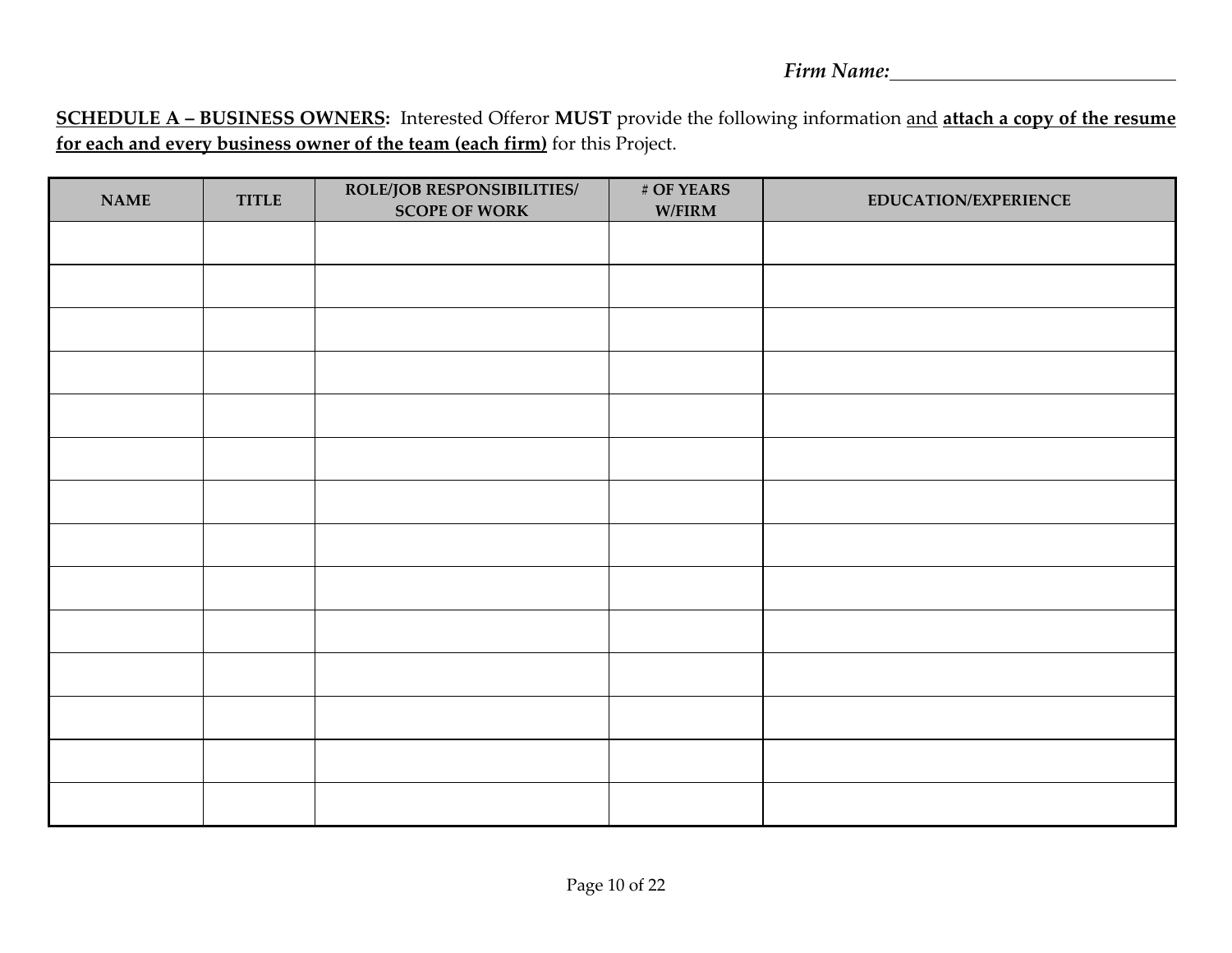**SCHEDULE B – MANAGEMENT PERSONNEL:** Interested Offerors **MUST** provide the following information and **attach (1) an organizational chart and (2) copies of the resumes** for each person who will have any direct management responsibility for the Project, including but not limited to, project executives, project managers, project superintendents, etc. for this Project.

| <b>NAME</b> | <b>TITLE</b> | ROLE/JOB RESPONSIBILITIES/<br><b>SCOPE OF WORK</b> | # $\overline{OF}$<br><b>YEARS</b><br>$\mathbf{W}/\mathbf{FIRM}$ | <b>EDUCATION/EXPERIENCE</b> | <b>COMPLETED PROJECTS</b> |
|-------------|--------------|----------------------------------------------------|-----------------------------------------------------------------|-----------------------------|---------------------------|
|             |              |                                                    |                                                                 |                             |                           |
|             |              |                                                    |                                                                 |                             |                           |
|             |              |                                                    |                                                                 |                             |                           |
|             |              |                                                    |                                                                 |                             |                           |
|             |              |                                                    |                                                                 |                             |                           |
|             |              |                                                    |                                                                 |                             |                           |
|             |              |                                                    |                                                                 |                             |                           |
|             |              |                                                    |                                                                 |                             |                           |
|             |              |                                                    |                                                                 |                             |                           |
|             |              |                                                    |                                                                 |                             |                           |
|             |              |                                                    |                                                                 |                             |                           |
|             |              |                                                    |                                                                 |                             |                           |
|             |              |                                                    |                                                                 |                             |                           |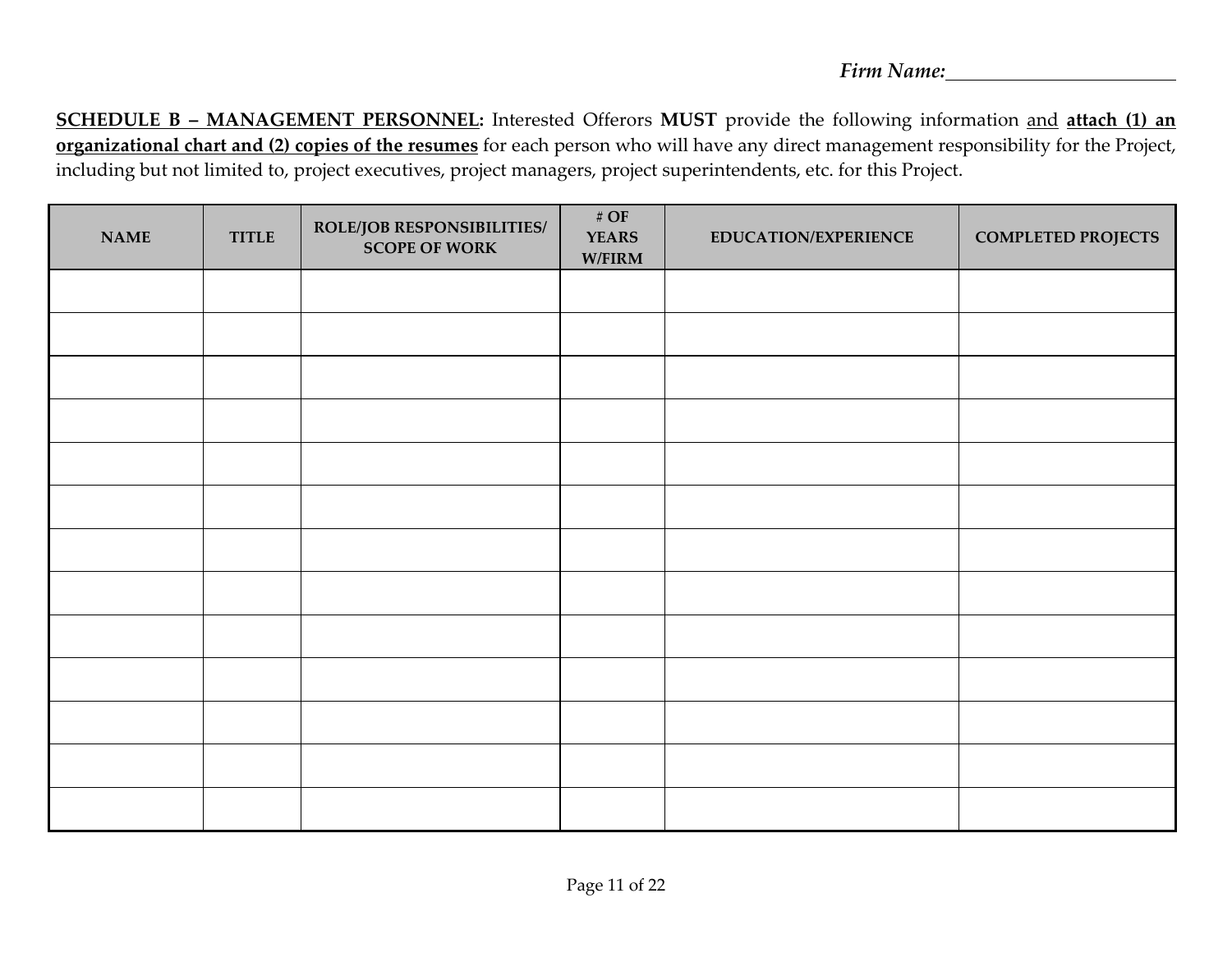**SCHEDULE C – SIMILAR PROJECT EXPERIENCE:** Interested offerors **MUST** list all similar projects respondent Offeror has completed during the last five (5) years. For the purpose of this *RFP* "similar projects" shall be as defined as projects of **similar dollar value (\$2-\$5M),** size, scope and complexity as this Project. For each project listed provide a detailed description of the scope of work performed and provide contract amounts for that scope of work only.

**If specific criteria are required for a Trade such as prior experience, make sure those criteria are met and described by the projects listed.**

| PROJECT NAME<br>& LOCATION | DEVELOPER | <b>ARCHITECT</b> | <b>CIVIL/SITE</b><br><b>ENGINEER</b> | PROJECT DESCRIPTION | ORIG./<br><b>FINAL</b><br><b>CONTRACT</b><br>AMT. | <b>PROJECT</b><br><b>DATES</b><br>$(\mathbf{M}/\mathbf{D}/\mathbf{YY}\mathbf{YY}$ –<br>M/D/YYYY) |
|----------------------------|-----------|------------------|--------------------------------------|---------------------|---------------------------------------------------|--------------------------------------------------------------------------------------------------|
|                            |           |                  |                                      |                     |                                                   |                                                                                                  |
|                            |           |                  |                                      |                     |                                                   |                                                                                                  |
|                            |           |                  |                                      |                     |                                                   |                                                                                                  |
|                            |           |                  |                                      |                     |                                                   |                                                                                                  |
|                            |           |                  |                                      |                     |                                                   |                                                                                                  |
|                            |           |                  |                                      |                     |                                                   |                                                                                                  |
|                            |           |                  |                                      |                     |                                                   |                                                                                                  |
|                            |           |                  |                                      |                     |                                                   |                                                                                                  |
|                            |           |                  |                                      |                     |                                                   |                                                                                                  |
|                            |           |                  |                                      |                     |                                                   |                                                                                                  |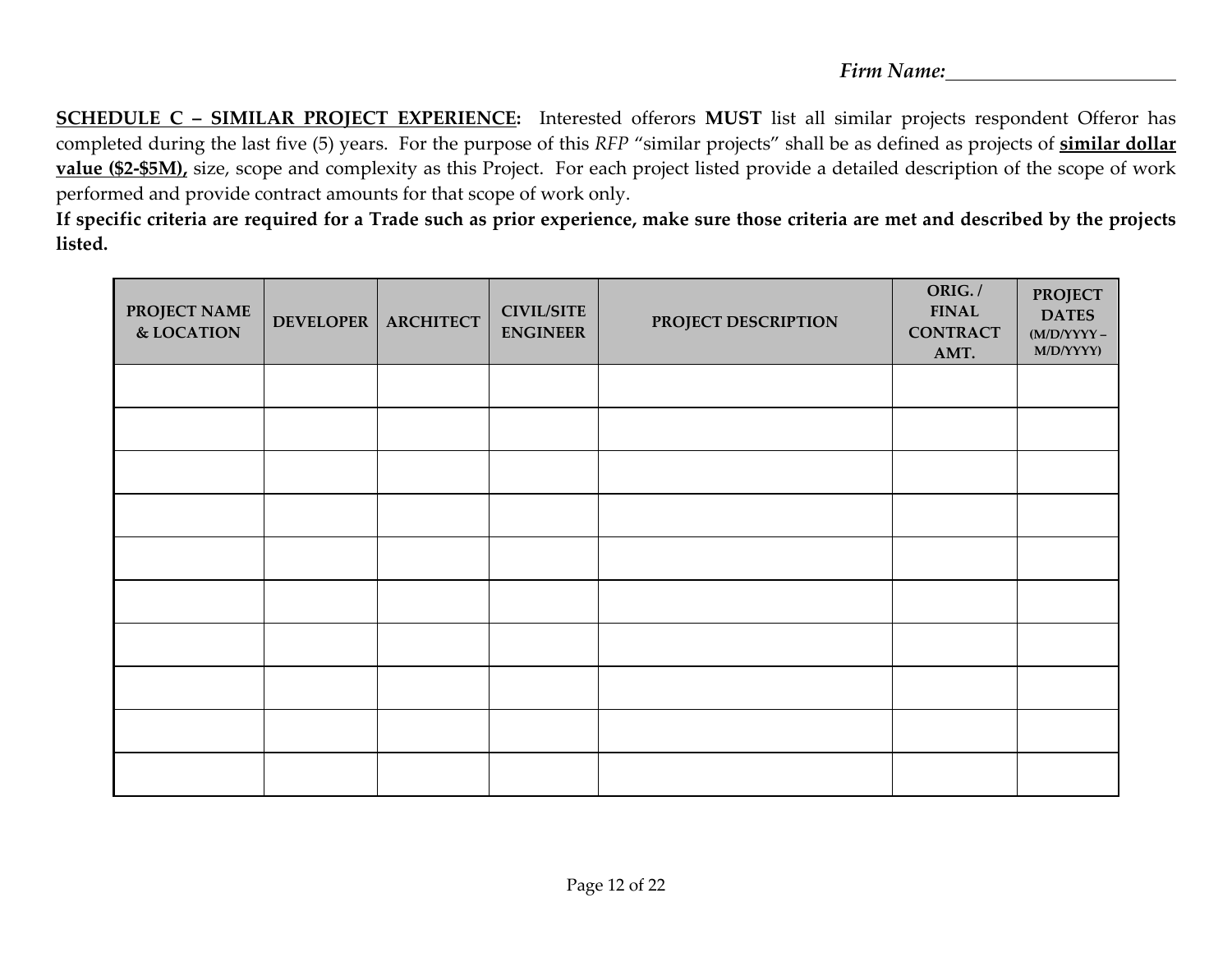**SCHEDULE D – TERMINATIONS:** Interested Offerors are required to list each and every project on which it was terminated or failed to complete the project within in the prior five (5) years.

| PROJECT NAME $\&$<br><b>LOCATION</b> | <b>SCOPE OF WORK</b><br><b>PERFORMED</b> | <b>CONTRACTED</b><br><b>WITH</b> | <b>START &amp; END</b><br><b>DATES</b> | <b>ESTIMATED</b><br><b>CONTRACT AMOUNT</b> | $\%$<br><b>COMPLETE</b> | <b>REASON FOR</b><br><b>TERMINATION</b><br>OR FAILURE TO<br><b>COMPLETE</b> |
|--------------------------------------|------------------------------------------|----------------------------------|----------------------------------------|--------------------------------------------|-------------------------|-----------------------------------------------------------------------------|
|                                      |                                          |                                  |                                        |                                            |                         |                                                                             |
|                                      |                                          |                                  |                                        |                                            |                         |                                                                             |
|                                      |                                          |                                  |                                        |                                            |                         |                                                                             |
|                                      |                                          |                                  |                                        |                                            |                         |                                                                             |
|                                      |                                          |                                  |                                        |                                            |                         |                                                                             |
|                                      |                                          |                                  |                                        |                                            |                         |                                                                             |
|                                      |                                          |                                  |                                        |                                            |                         |                                                                             |
|                                      |                                          |                                  |                                        |                                            |                         |                                                                             |
|                                      |                                          |                                  |                                        |                                            |                         |                                                                             |
|                                      |                                          |                                  |                                        |                                            |                         |                                                                             |
|                                      |                                          |                                  |                                        |                                            |                         |                                                                             |
|                                      |                                          |                                  |                                        |                                            |                         |                                                                             |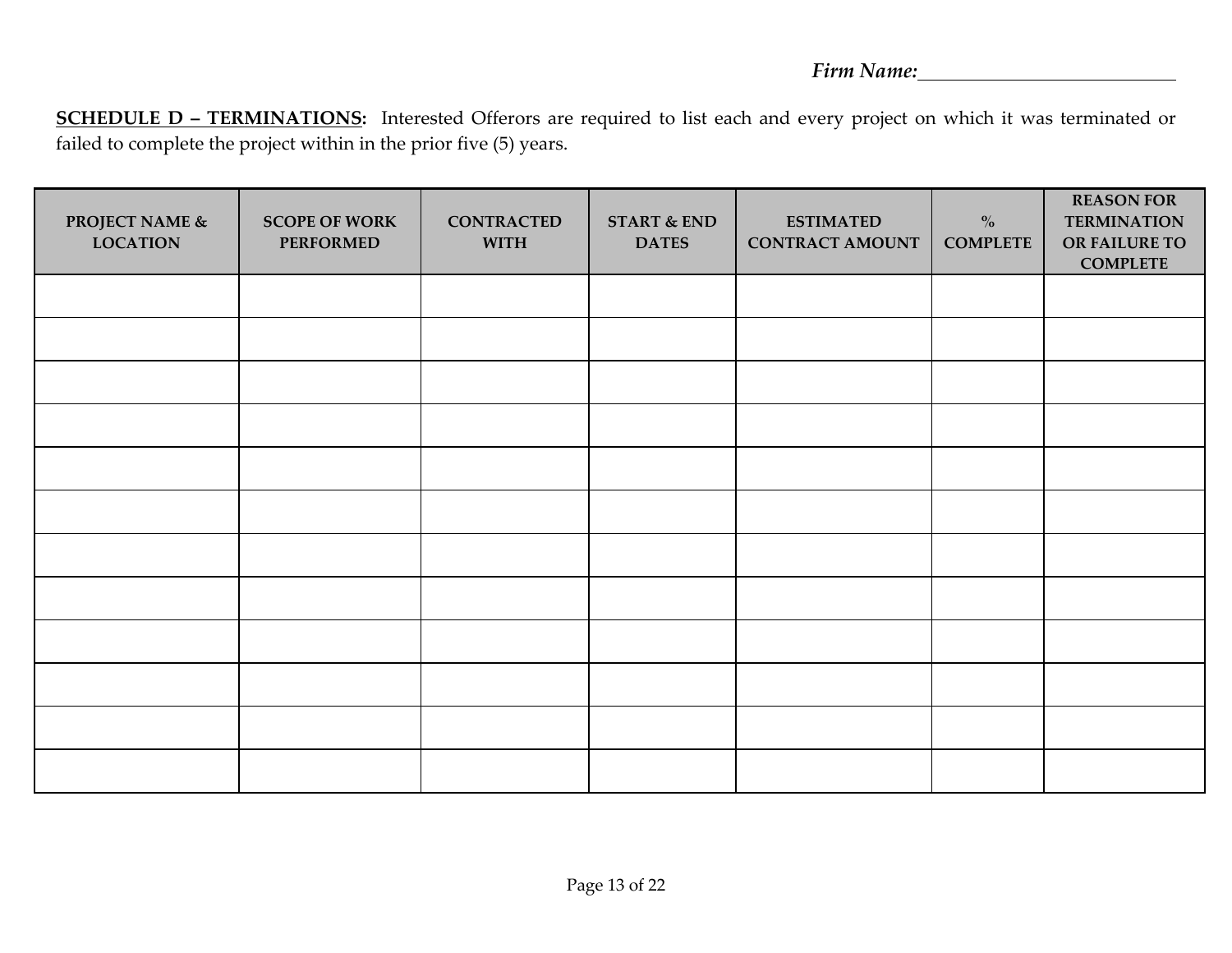**SCHEDULE E – LAWSUITS:** Interested Offerors are required to list of all lawsuits in which the Offerors is a defendant or defendantin-counterclaim with regard to construction contracts within the last 3 years. Please include among the lawsuits requested in the previous sentence, payment bond lawsuits under G.Lc.149, §29 and mechanics lien lawsuits. If the lawsuit was pending at any time during the last three (3) years (which includes any lawsuit that was commenced, dismissed, or resolved by settlement or judgment during that time), then it must be listed. **DO NOT** include actions that primarily involve personal injury, workers' compensation claims, or where the sole cause of action involves the Offerors's exercise of its rights for direct payment. Joint ventures must provide information regarding lawsuits for each joint venture partner.

| PROJECT NAME & LOCATION | PROJECT OWNER | DESCRIPTION OF LEGAL PROCEEDING (include caption of case, parties, location of<br>proceeding, description of the dispute and status and/or outcome) |
|-------------------------|---------------|-----------------------------------------------------------------------------------------------------------------------------------------------------|
|                         |               |                                                                                                                                                     |
|                         |               |                                                                                                                                                     |
|                         |               |                                                                                                                                                     |
|                         |               |                                                                                                                                                     |
|                         |               |                                                                                                                                                     |
|                         |               |                                                                                                                                                     |
|                         |               |                                                                                                                                                     |
|                         |               |                                                                                                                                                     |
|                         |               |                                                                                                                                                     |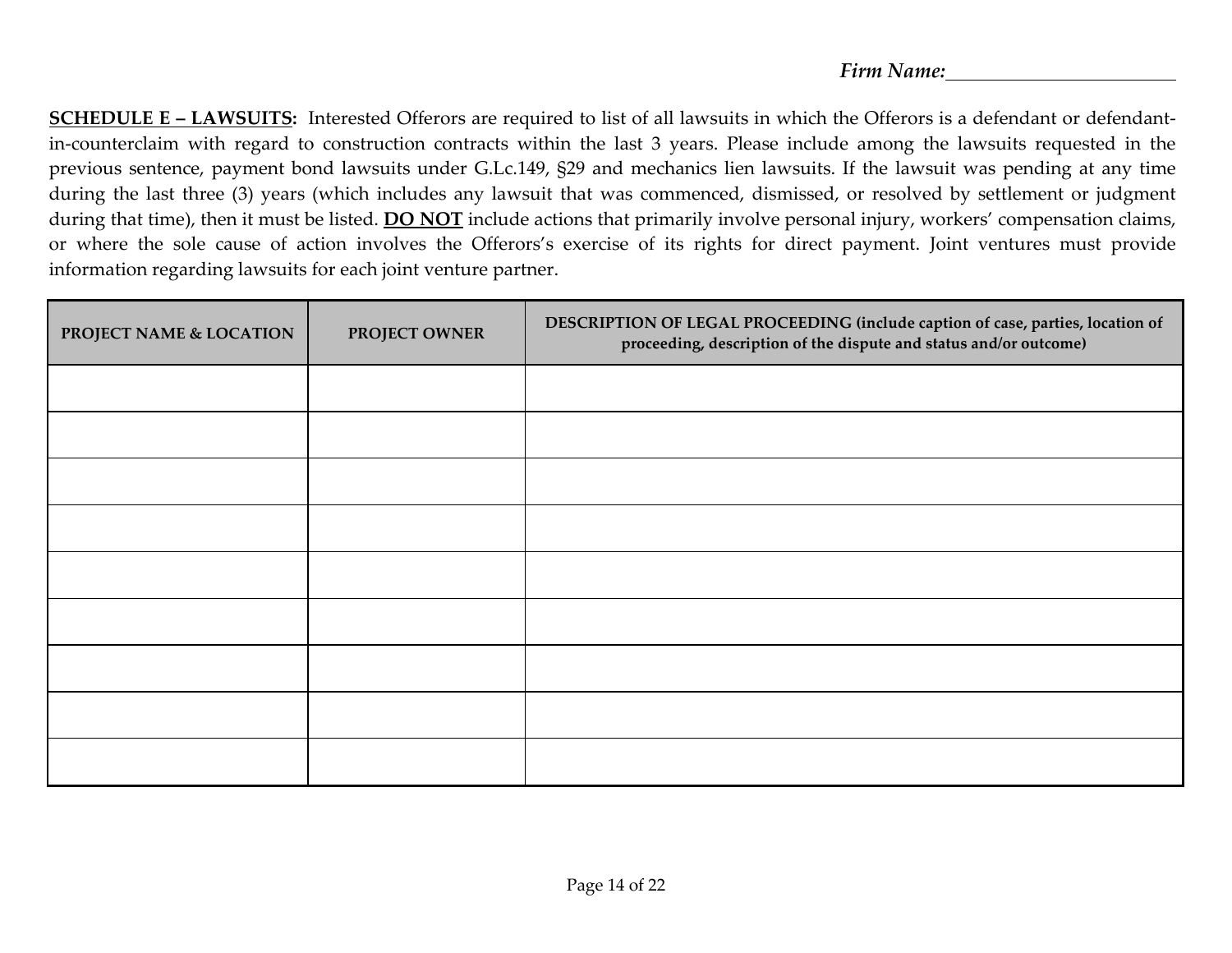**SCHEDULE F – SAFETY RECORD:** Interested Offerors are required to provide the three (3) three year history of its workers' compensation experience modifier and **attach documentation from its insurance carrier** supporting the ratings reported herein.

| <b>YEAR</b> | <b>WORKERS' COMP. EXPERIENCE</b><br><b>MODIFIER</b> | <b>COMMENTS</b> |
|-------------|-----------------------------------------------------|-----------------|
|             |                                                     |                 |
|             |                                                     |                 |
|             |                                                     |                 |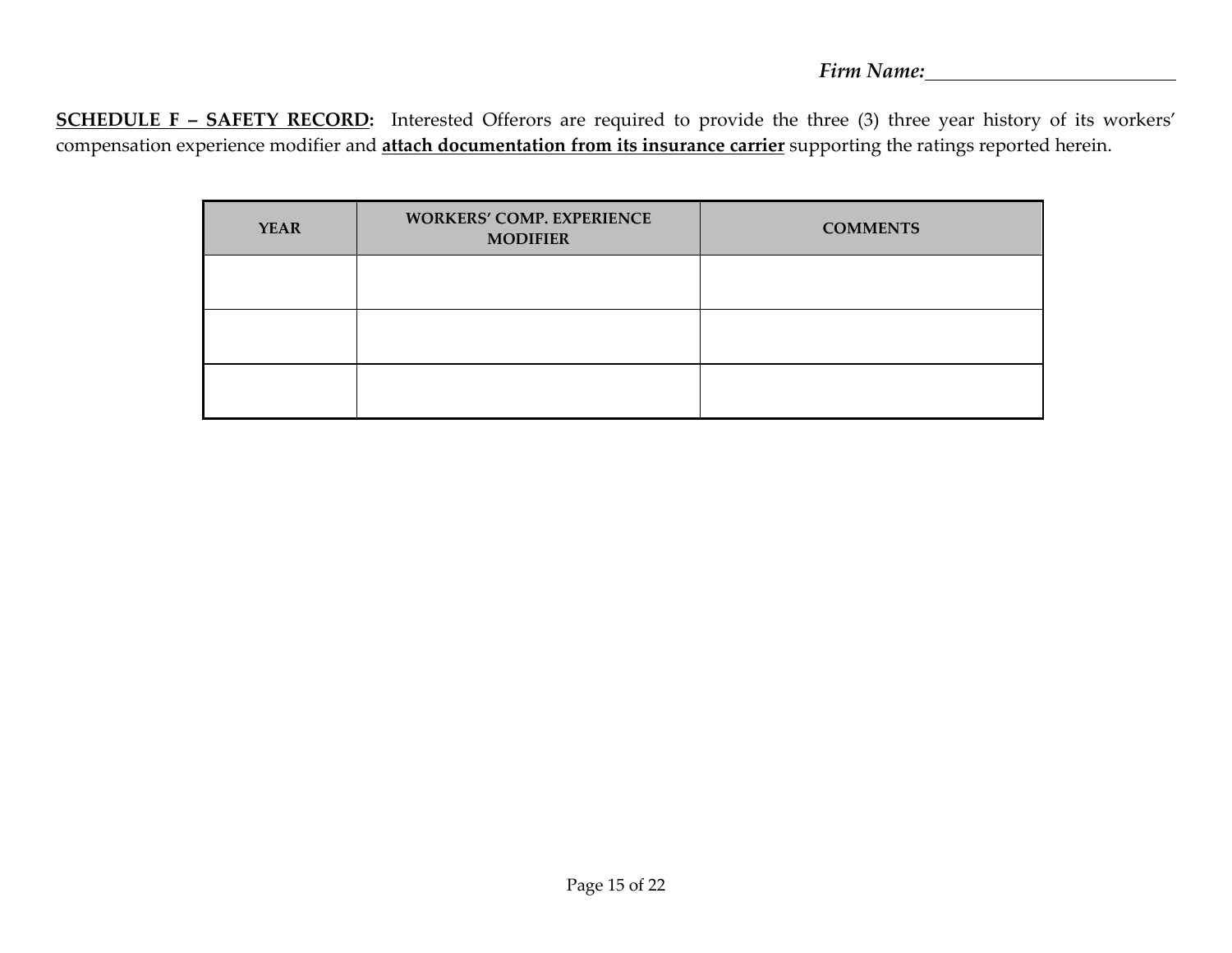**SCHEDULE G – PROJECT REFERENCES:** Interested Offerors are required to list references for prior work respondent Offerors has performed which appears in *Schedule C*.

| <b>PROJECT TITLE</b> | <b>COMPANY NAME</b> | <b>CONTACT PERSON/ADDRESS</b> | TELEPHONE# | FAX# |
|----------------------|---------------------|-------------------------------|------------|------|
|                      | <b>OWNER:</b>       |                               |            |      |
|                      | <b>DESIGNER:</b>    |                               |            |      |
|                      | <b>OWNER:</b>       |                               |            |      |
|                      | <b>DESIGNER:</b>    |                               |            |      |
|                      | <b>OWNER:</b>       |                               |            |      |
|                      | <b>DESIGNER:</b>    |                               |            |      |
|                      | <b>OWNER:</b>       |                               |            |      |
|                      | <b>DESIGNER:</b>    |                               |            |      |
|                      | <b>OWNER:</b>       |                               |            |      |
|                      | <b>DESIGNER:</b>    |                               |            |      |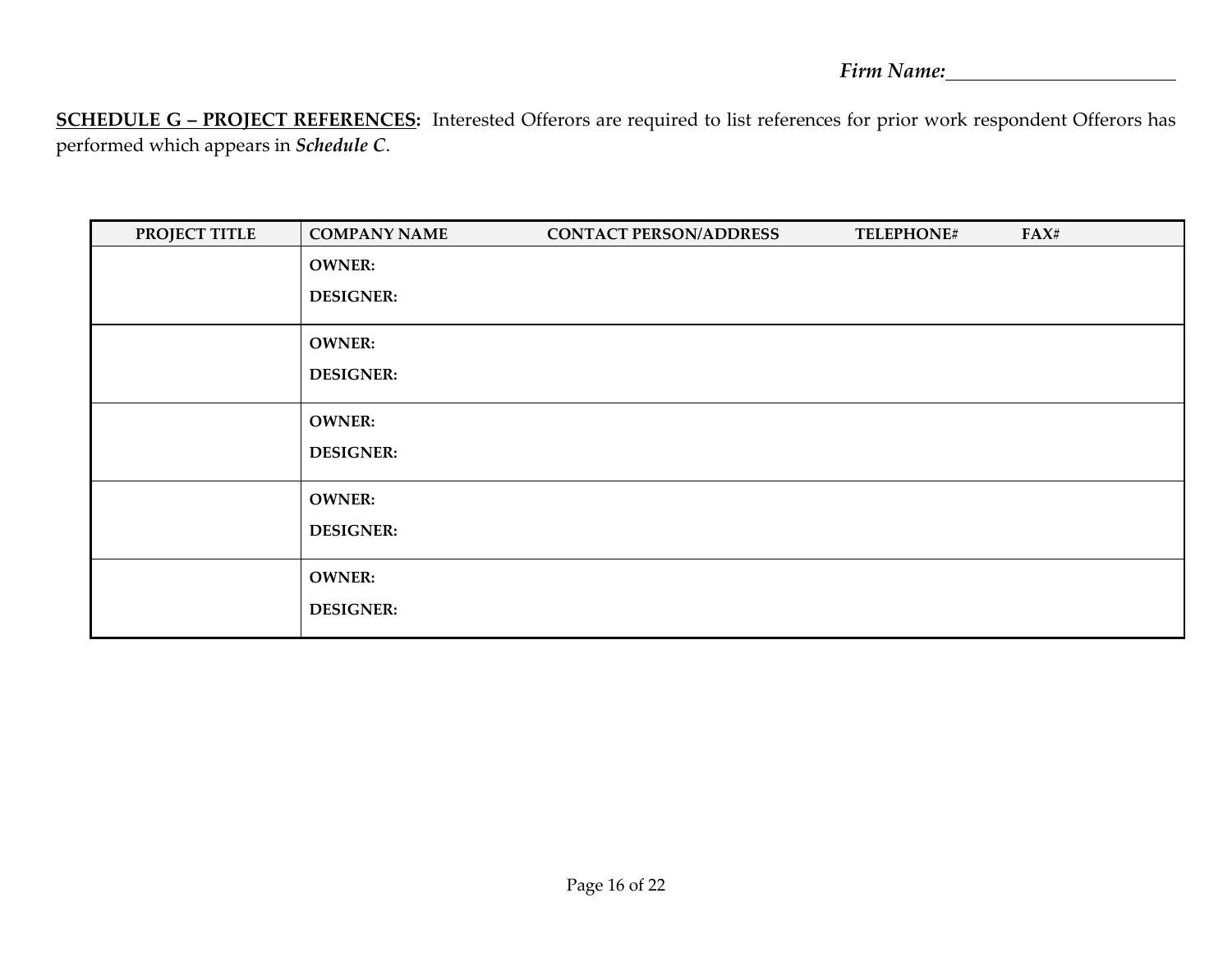**SCHEDULE H – CREDIT REFERENCES:** Interested Offerors are requested to list at least three (3) credit references from banks, suppliers and/or vendors.

| <b>CHECK ONE</b>                                | <b>COMPANY NAME</b> | <b>CONTACT PERSON</b> | TELE# | FAX# |
|-------------------------------------------------|---------------------|-----------------------|-------|------|
| <b>BANK</b><br><b>SUPPLIER</b><br><b>VENDOR</b> |                     |                       |       |      |
| <b>BANK</b><br><b>SUPPLIER</b><br><b>VENDOR</b> |                     |                       |       |      |
| <b>BANK</b><br><b>SUPPLIER</b><br><b>VENDOR</b> |                     |                       |       |      |
| <b>BANK</b><br><b>SUPPLIER</b><br><b>VENDOR</b> |                     |                       |       |      |
| <b>BANK</b><br><b>SUPPLIER</b><br><b>VENDOR</b> |                     |                       |       |      |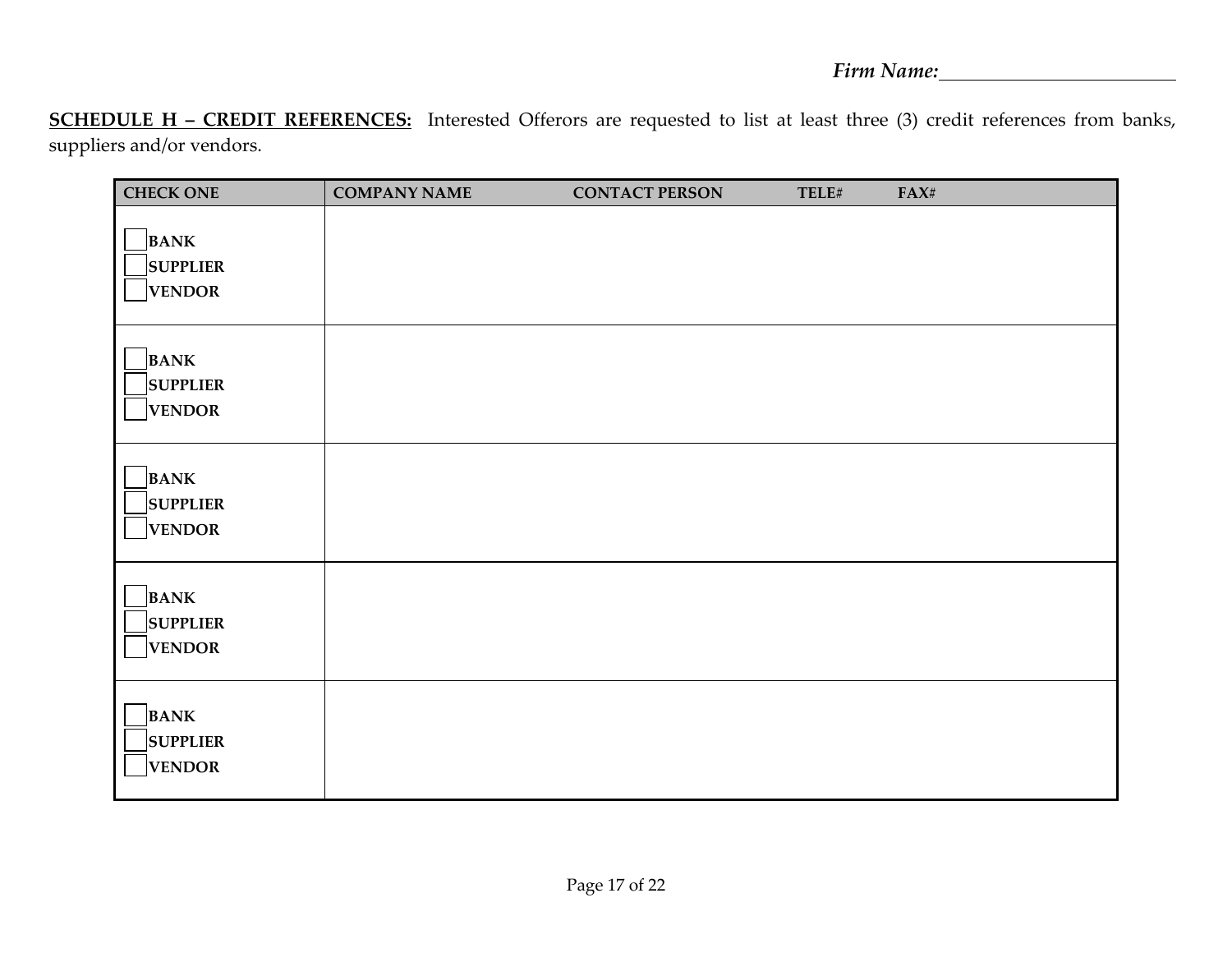**SCHEDULE I – PROJECT RECORD:** – Interested Offerors are required to list all completed similar projects during the past three (3) years. (Respondent Offerors may attach additional pages if necessary).

| PROJECT INFORMATION    | <b>CONTACT INFORMATION</b><br>Provide business and contact name, address, telephone and fax |
|------------------------|---------------------------------------------------------------------------------------------|
| PROJECT NAME:          | <b>AWARDING AUTHORITY:</b>                                                                  |
| <b>CONTRACT VALUE:</b> |                                                                                             |
| <b>SCOPE:</b>          | <b>DESIGNER:</b>                                                                            |
| <b>START DATE:</b>     |                                                                                             |
| <b>FINISH DATE:</b>    |                                                                                             |
| PROJECT NAME:          | <b>AWARDING AUTHORITY:</b>                                                                  |
| <b>CONTRACT VALUE:</b> |                                                                                             |
| <b>SCOPE:</b>          | <b>DESIGNER:</b>                                                                            |
| <b>START DATE:</b>     |                                                                                             |
| <b>FINISH DATE:</b>    |                                                                                             |
| PROJECT NAME:          | <b>AWARDING AUTHORITY:</b>                                                                  |
| <b>CONTRACT VALUE:</b> |                                                                                             |
| <b>SCOPE:</b>          | <b>DESIGNER:</b>                                                                            |
| <b>START DATE:</b>     |                                                                                             |
| <b>FINISH DATE:</b>    |                                                                                             |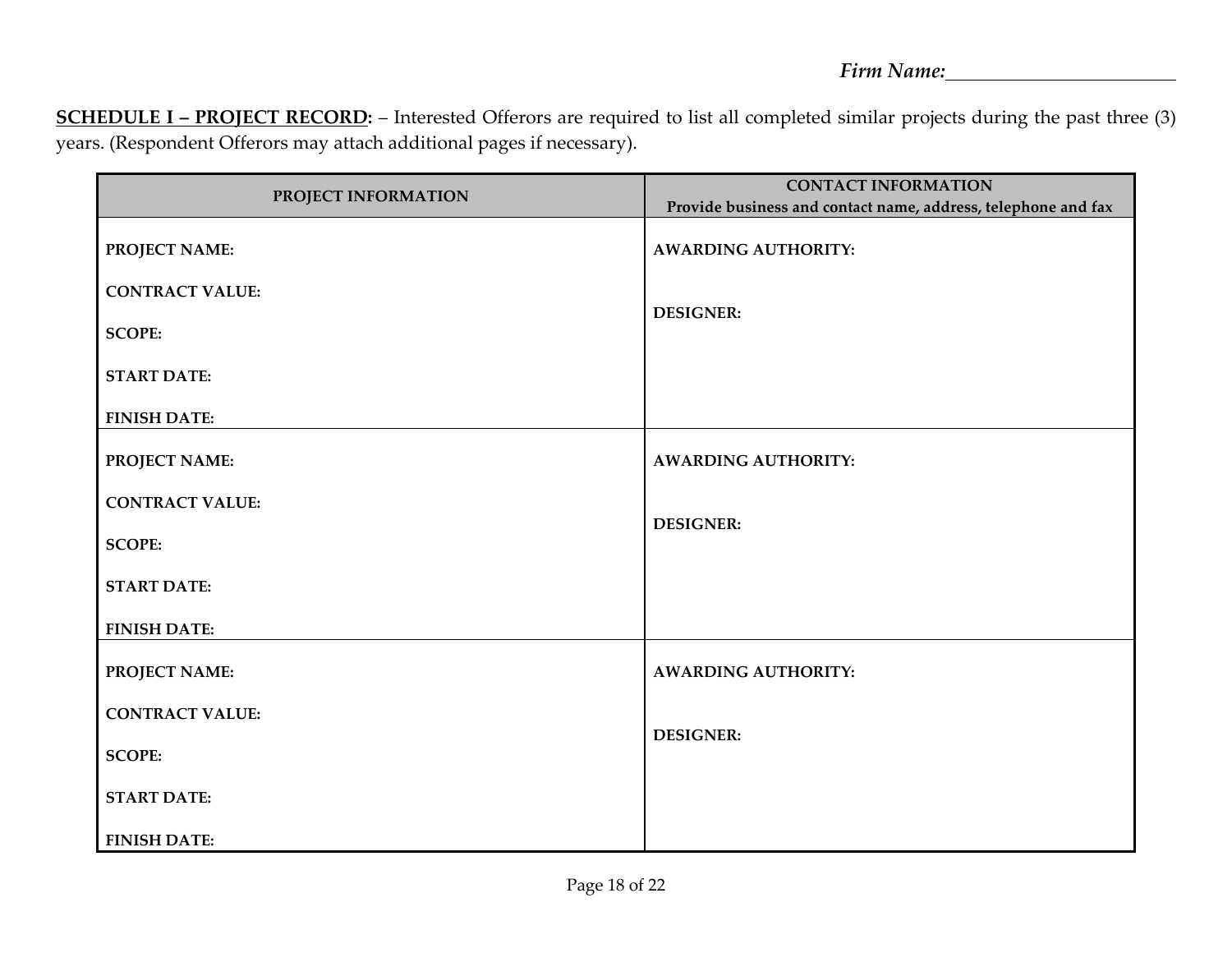**SCHEDULE J – PRIOR REVENUE:** – Interested Offerors are required to list prior revenue for the last three (3) fiscal years.

Firm's fiscal year runs  $\rule{1em}{0.15mm}$  to  $\rule{1.5mm}{0.15mm}$ .

| <b>YEAR</b> | <b>PRIOR ANNUAL REVENUE (\$)</b> |
|-------------|----------------------------------|
|             |                                  |
|             |                                  |
|             |                                  |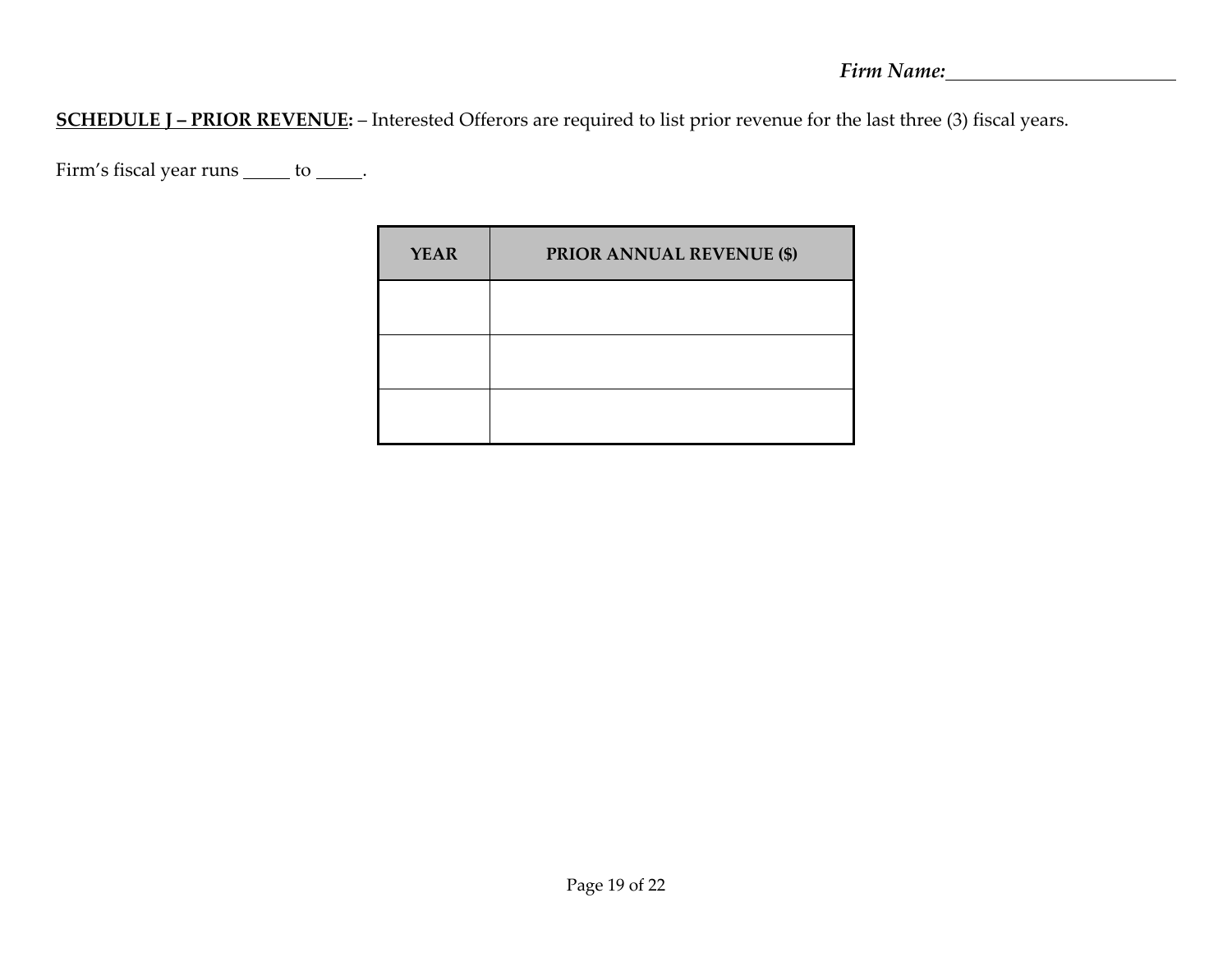**SCHEDULE K – REVENUE UNDER CONTRACT:** – Interested Offerors are required to list revenue under contract for next three (3) fiscal years.

Firm's fiscal year runs  $\rule{1em}{0.15mm}$  to  $\rule{1.5mm}{0.15mm}$ .

| <b>YEAR</b> | <b>REVENUE UNDER CONTRACT (\$)</b> |  |
|-------------|------------------------------------|--|
|             |                                    |  |
|             |                                    |  |
|             |                                    |  |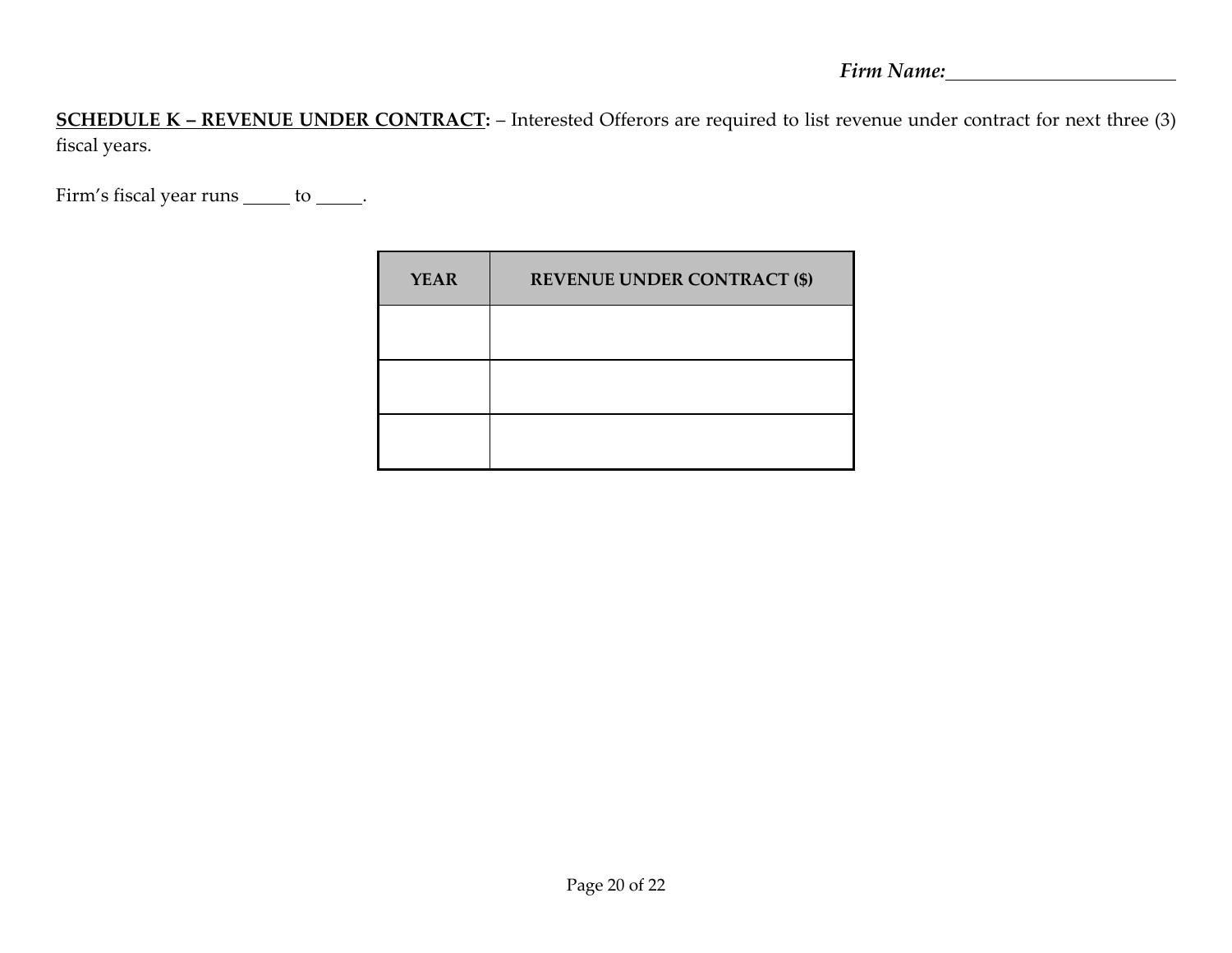## **SCHEDULE L – LETTER EVIDENCING BONDING CAPACITY**

**Respondent / Offerors must attach here a letter from a surety company** evidencing that the surety will provide respondent with payment and performance bonds for the Project in an amount equal to or greater than One Hundred and Ten Percent (110%) of the estimated trade contract value of the Project. The surety company must meet the requirements set forth above. The required commitment letter must be dated within the time frame of the RFP procurement.